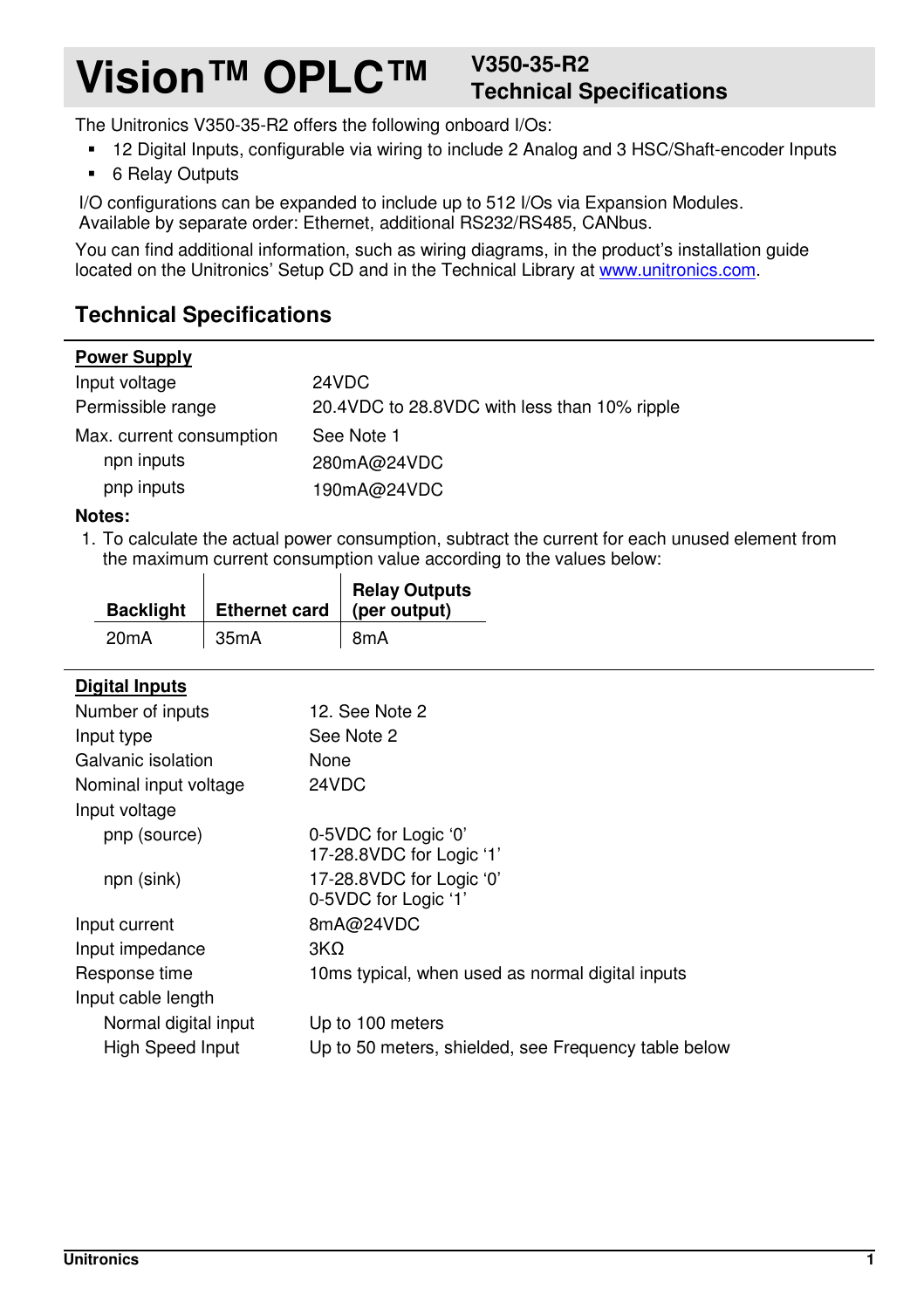| High speed inputs   | Specifications below apply when wired as HSC/shaft-encoder.<br>See Note 2 |               |  |
|---------------------|---------------------------------------------------------------------------|---------------|--|
| Frequency (max)     | See Note 3                                                                |               |  |
| Cable length (max.) | <b>HSC</b>                                                                | Shaft-encoder |  |
| 10m                 | 30kHz                                                                     | 20kHz         |  |
| 25m                 | 30kHz                                                                     | 13kHz         |  |
| 50 <sub>m</sub>     | 25kHz                                                                     | 9kHz          |  |
| Duty cycle          | 40-60%                                                                    |               |  |
| Resolution          | 32-bit                                                                    |               |  |

#### **Notes:**

2. This model comprises a total of 12 inputs. Input functionality can be adapted as follows: All 12 inputs may be used as digital inputs. They may be wired, in a group, and set to either npn or pnp via a single jumper.

In addition, according to jumper settings and appropriate wiring:

- Inputs 10 and 11 can function as either digital or analog inputs.
- Inputs 0, 2, and 4 can function as high-speed counters, as part of a shaft-encoder, or as normal digital inputs.
- Inputs 1, 3, and 5 can function as either counter reset, as part of a shaft-encoder, or as normal digital inputs.
- If inputs 0, 2, 4 are set as high-speed counters (without reset), inputs 1, 3, 5 can function as normal digital inputs.
- 3. pnp/npn maximum frequency is at 24VDC.

#### **Analog Inputs**

| Number of inputs           | 2, according to wiring as described above in Note 2 |                                                                    |  |
|----------------------------|-----------------------------------------------------|--------------------------------------------------------------------|--|
| Input type                 | Multi-range inputs: 0-10V, 0-20mA, 4-20mA           |                                                                    |  |
| Input range                | 0-20mA, 4-20mA                                      | $0-10VDC$                                                          |  |
| Input impedance            | 243Ω                                                | >150KΩ                                                             |  |
| Maximum input rating       | 25mA, 6V                                            | 15V                                                                |  |
| Galvanic isolation         | None                                                |                                                                    |  |
| Conversion method          | Successive approximation                            |                                                                    |  |
| Resolution (except 4-20mA) | 10-bit (1024 units)                                 |                                                                    |  |
| Resolution (at 4-20mA)     | 204 to 1023 (820 units)                             |                                                                    |  |
| Conversion time            |                                                     | One configured input is updated per scan. See Note 4               |  |
| Precision                  | 0.9%                                                |                                                                    |  |
| Status indication          | value will be 1024                                  | Yes – if an analog input deviates above the permissible range, its |  |

#### **Notes:**

4. For example, if 2 inputs are configured as analog, it takes 2 scans to update all analog values.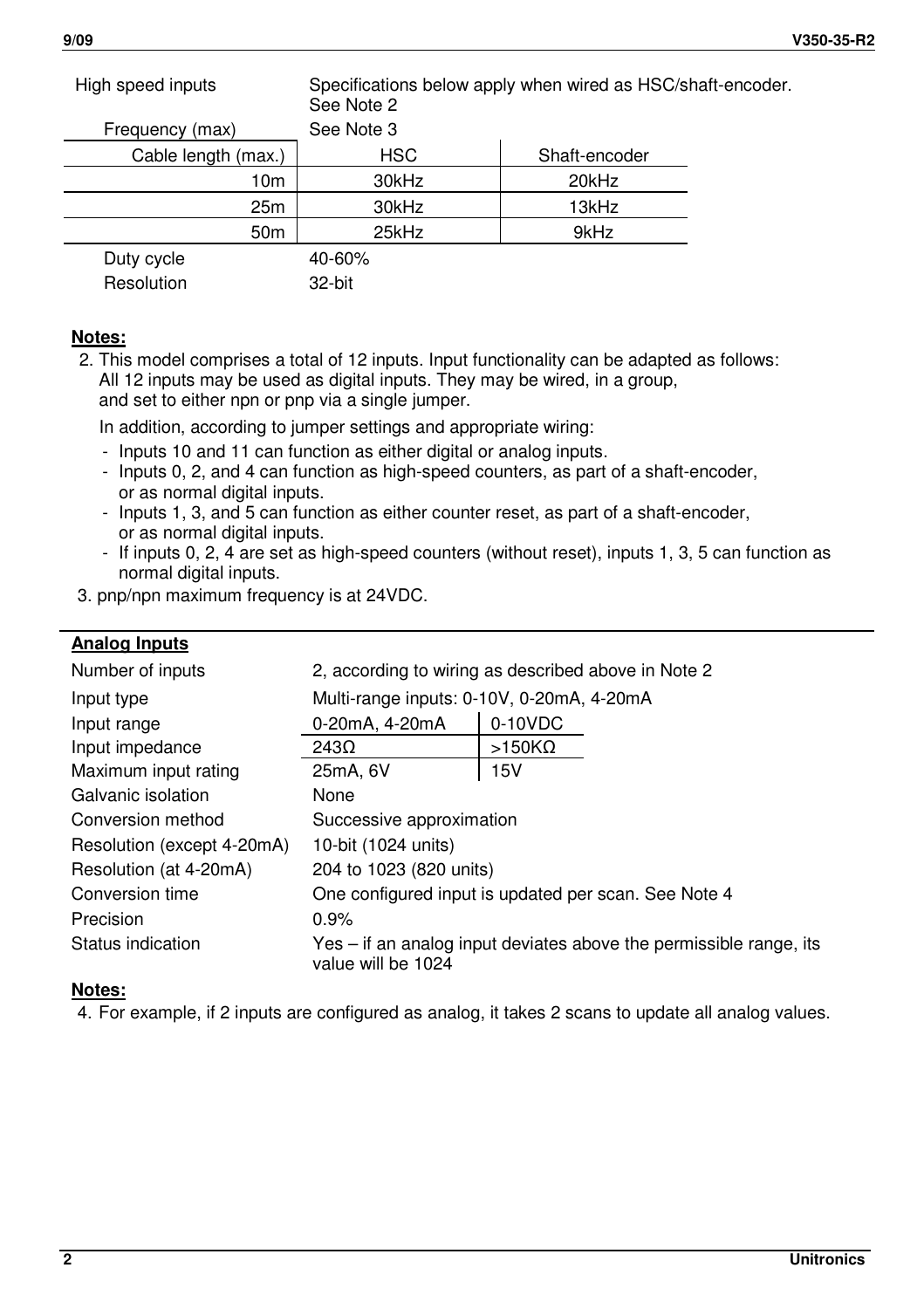### **Digital Outputs**

| Number of outputs  | 6 relay                                                                                                        |
|--------------------|----------------------------------------------------------------------------------------------------------------|
| Output type        | SPST-NO (Form A)                                                                                               |
| <b>Isolation</b>   | By relay                                                                                                       |
| Type of relay      | Fujitsu, JY-24H-K or compatible                                                                                |
| Output current     | 5A maximum (resistive load)                                                                                    |
| Rated voltage      | 250VAC/30VDC                                                                                                   |
| Minimum load       | 10mA, 5VDC                                                                                                     |
| Life expectancy    | 50k operations at maximum load                                                                                 |
| Response time      | 10ms (typical)                                                                                                 |
| Contact protection | External precautions required (see <i>Increasing Contact Life Span</i> in the<br>product's Installation Guide) |

### **Graphic Display Screen**

| LCD Type               | TFT, LCD display                                                   |
|------------------------|--------------------------------------------------------------------|
| Illumination backlight | White LED, software-controlled                                     |
| Display resolution     | 320x240 pixels                                                     |
| Viewing area           | 3.5"                                                               |
| Colors                 | 256                                                                |
| Touchscreen            | Resistive, analog                                                  |
| 'Touch' indication     | Via buzzer                                                         |
| Screen brightness      | Via software (Store value to SI 9)                                 |
| Keypad                 | Displays virtual keyboard when the application requires data entry |

## **Keypad**

| Number of keys | 5 programmable function keys                                                                                                                                                                                               |
|----------------|----------------------------------------------------------------------------------------------------------------------------------------------------------------------------------------------------------------------------|
| Key type       | Metal dome, sealed membrane switch                                                                                                                                                                                         |
| Slides         | Slides may be installed in the operating panel faceplate to custom-<br>label the keys. Refer to V350 Keypad Slides.pdf<br>Two sets of slides are supplied with the controller:<br>one set of arrow keys, and one blank set |

| Program              |            |                                     |                                                                                                                                                                        |
|----------------------|------------|-------------------------------------|------------------------------------------------------------------------------------------------------------------------------------------------------------------------|
| Memory size          |            |                                     | Application Logic – 1Mb, Images – 3Mb, Fonts – 512 Kb                                                                                                                  |
| Operand type         | Quantity   | Symbol                              | Value                                                                                                                                                                  |
| <b>Memory Bits</b>   | 8192       | MВ                                  | Bit (coil)                                                                                                                                                             |
| Memory Integers      | 4096       | MI                                  | 16-bit signed/unsigned                                                                                                                                                 |
| Long Integers        | 512        | ML                                  | 32-bit signed/unsigned                                                                                                                                                 |
| Double Word          | 256        | <b>DW</b>                           | 32-bit unsigned                                                                                                                                                        |
| <b>Memory Floats</b> | 64         | MF                                  | 32-bit signed/unsigned                                                                                                                                                 |
| <b>Timers</b>        | 384        |                                     | 32-bit                                                                                                                                                                 |
| Counters             | 32         | С                                   | 16-bit                                                                                                                                                                 |
| Data Tables          |            |                                     | 120K dynamic data (recipe parameters, datalogs, etc.)<br>192K fixed data (read-only data, ingredient names, etc)<br>Expandable via SD card. See Removable Memory below |
| HMI displays         | Up to 1024 |                                     |                                                                                                                                                                        |
| Program scan time    |            | 15µS per 1kb of typical application |                                                                                                                                                                        |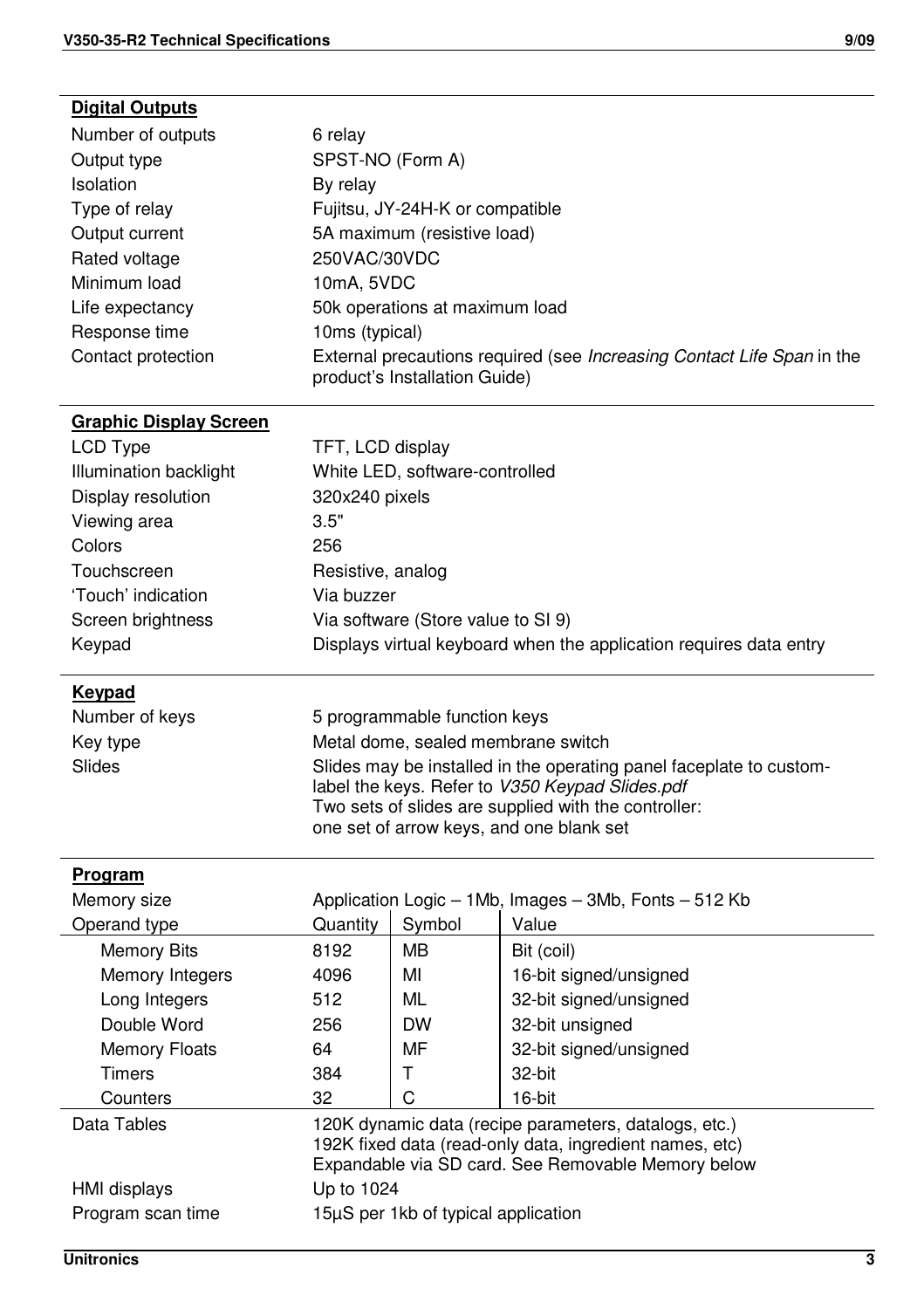## **Removable Memory**

| Micro SD card |  |  |
|---------------|--|--|
|---------------|--|--|

Compatible with fast SD cards; store datalogs, Alarms, Trends, Data Tables, backup Ladder, HMI, and OS. See Note 5

#### **Notes:**

5. User must format via Unitronics SD tools utility.

| <b>Communication Ports</b> |                                                   |
|----------------------------|---------------------------------------------------|
| Port 1                     | 1 channel, RS232/RS485, See Note 6                |
| Galvanic isolation         | No                                                |
| Baud rate                  | 300 to 115200 bps                                 |
| <b>RS232</b>               |                                                   |
| Input voltage              | +20VDC absolute maximum                           |
| Cable length               | 15 $m$ maximum (50')                              |
| <b>RS485</b>               |                                                   |
| Input voltage              | -7 to +12VDC differential maximum                 |
| Cable type                 | Shielded twisted pair, in compliance with EIA 485 |
| Cable length               | 1200m maximum (4000')                             |
| <b>Nodes</b>               | Up to $32$                                        |
| Port 2 (optional)          | See Note 7                                        |
| CANbus (optional)          | See Note 7                                        |
| $N = 1 - 1$                |                                                   |

#### **Notes:**

6. This model is supplied with a serial port: RS232/RS485 (Port 1). The standard is set to either RS232 or RS485 according to jumper settings. Refer to the product's Installation Guide.

7. The user may order and install one or both of the following modules: - An additional port (Port 2). Available port types: RS232/RS485 isolated/non-isolated, Ethernet - A CANbus port

Port module documentation is available on the Unitronics website.

| I/O Expansion        |                                                                                                                                                                                                               |
|----------------------|---------------------------------------------------------------------------------------------------------------------------------------------------------------------------------------------------------------|
|                      | Additional I/Os may be added. Configurations vary according to<br>module. Supports digital, high-speed, analog, weight and temperature<br>measurement I/Os.                                                   |
| Local                | Via I/O Expansion Port. Integrate up to 8 I/O Expansion Modules<br>comprising up to 128 additional I/Os. Adapter required (P.N. EX-A1).                                                                       |
| Remote               | Via CANbus port. Connect up to 60 adapters to a distance of 1000<br>meters from controller; and up to 8 I/O expansion modules to each<br>adapter (up to a total of 512 I/Os). Adapter required (P.N. EX-RC1). |
| <b>Miscellaneous</b> |                                                                                                                                                                                                               |
| Clock (RTC)          | Real-time clock functions (date and time).                                                                                                                                                                    |
| Battery back-up      | 7 years typical at 25 °C, battery back-up for RTC and system data,<br>including variable data                                                                                                                 |
| Battery replacement  | Yes. Coin-type 3V, lithium battery, CR2450                                                                                                                                                                    |
| <b>Dimensions</b>    |                                                                                                                                                                                                               |
| Size                 | 109 x 114.1 x 68mm (4.29 x 4.49 x 2.67"). See Note 8                                                                                                                                                          |
| Weight               | 227g (8 oz)                                                                                                                                                                                                   |
| Notes:               |                                                                                                                                                                                                               |

8. For exact dimensions, refer to the product's Installation Guide.